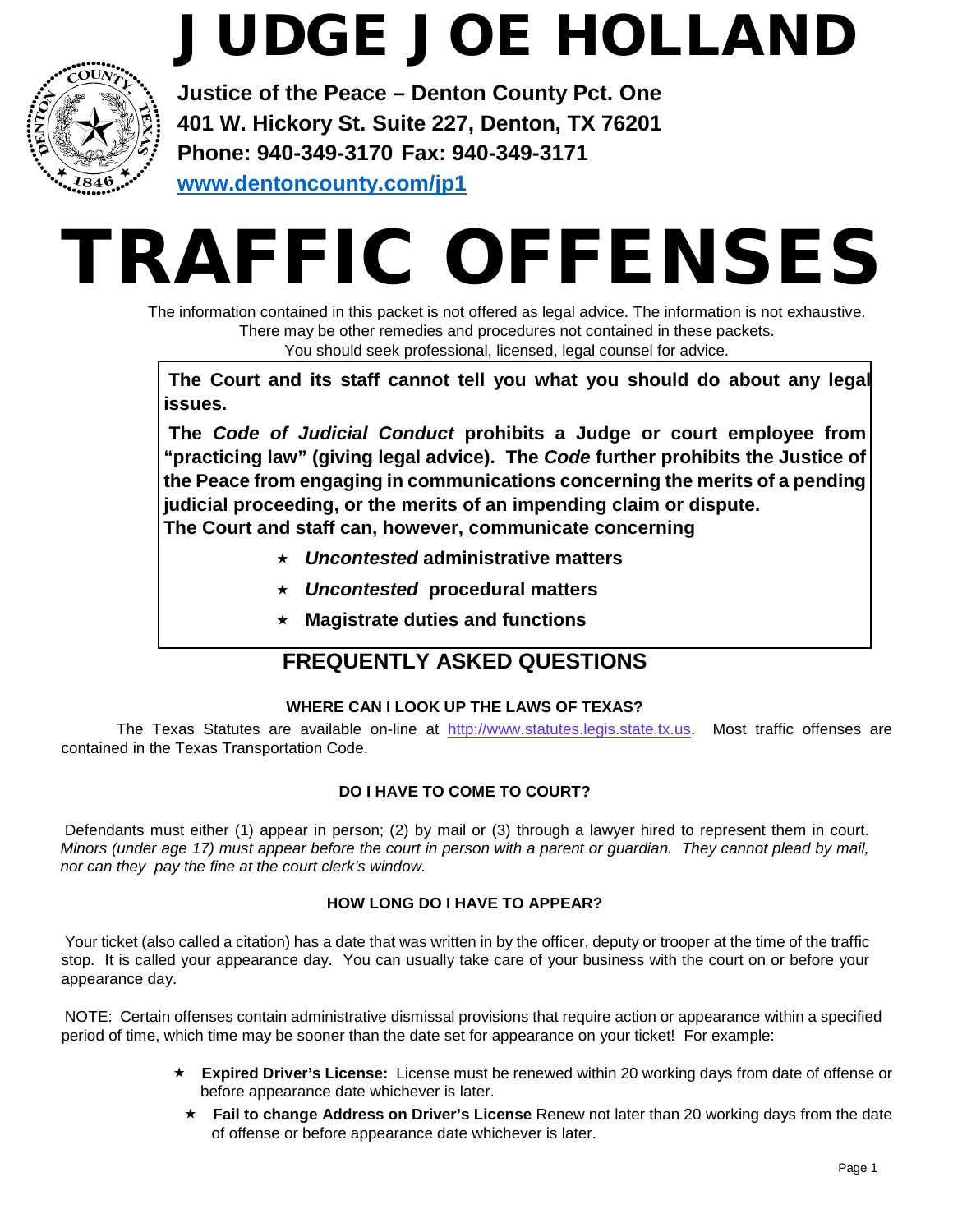- **No DL in Possession/Failure to Display DL (Licensed TX Driver)**
- **Expired Registration:** Registration must be renewed not later than 20 working days from the date of offense or before appearance date whichever is later, and the Tax Assessor's receipt must show the payment of the late fee.
- **Inspection Certificate:** Inspection must be less than 60 days out of date, and new inspection must be made within 20 working days from the date of offense or before appearance date whichever is later.
- **Operate Vehicle not Properly Equipped** Remedy before appearance date.
- **Altered or Obscured License Plate** Remedy before appearance date.
- **Fail to display Registration Insignia on Vehicle** Provide proof the vehicle was registered for the period and the registration insignia was attached to the passenger car before appearance date.
- **★ Fail to Display License Plate on Front and Rear of Vehicle Remedy before appearance date and** provide proof or sign affidavit.
- **Driving Safety Course ("DSC"):** Must be requested before the appearance date on the citation
- **Deferred Disposition ("Deferred"):** May be requested at any time prior to final disposition
- **Failure to Maintain Financial Responsibility ("No Insurance"):** Proof of valid insurance covering the defendant driving the vehicle at the time of the offense may be produced at any time prior to final disposition

#### **WHAT IF THE COURT IS CLOSED ON MY APPEARANCE DAY?**

Occasionally, the appearance day on the face of the ticket will be a weekend or holiday, or the court is closed for some unforeseen reason, such as weather. The best course is to take care of your business on a day the court is open **before** the appearance date. If you have waited, however, and this is your last day to appear, be certain to contact the court clerk early on the next business day the court is open. Point out that you attempted to appear on the designated day, but the court was closed. Not all courts follow the same policy, but it is reasonable to request that you be permitted to take care of your ticket as though you had appeared on time.

#### **WHAT HAPPENS IF I DON'T GET TO COURT BY MY APPEARANCE DAY?**

This varies according to each court's policy. Some courts will send a "courtesy letter" informing the defendant that the time to take care of the citation has expired and warning the defendant to immediately contact the court. **Other courts will immediately issue a warrant for the defendant's arrest** for "Failure to Appear" or "Violate Promise to Appear."

Instead of a warrant, minors under the age of 17 will have the failure to appear reported to the Department of Public Safety, resulting in a suspension of driving privileges.

#### **WILL I GET ARRESTED?**

If you have (1) failed to appear by your appearance date in response to a summons to plead, or at your scheduled trial, or (2) if you have been previously found guilty, assessed a penalty, and then have not paid your fine or appealed your conviction, a warrant can issue for your arrest. (*Minors: See previous question and answer regarding persons under age 17*).

#### **CAN I GET AN EXTENSION ON MY TIME TO APPEAR?**

This varies according to each court's policy. Some courts may require you to post an appearance bond to guarantee you will appear in court on a later date; sometimes a court will request that you plead in writing by mail; sometimes you can simply mail in your fine and court cost money. (*See also the previous question and answer on "How long do I have to appear?"*)

#### **DO I NEED A LAWYER?**

It is not required that a defendant be represented by legal counsel, although a licensed attorney can give advice about options and procedures you may not be aware of.

If a defendant pleads "not guilty" and goes to trial, however, the State of Texas will be represented by a lawyer employed by the District Attorney, and a non-lawyer defendant may be at some disadvantage.

Defendants are certainly free to hire lawyers to represent them in court, but if a defendant cannot afford an attorney **no lawyer will be appointed at the State's expense**. This is because offenses within the Justice Court's jurisdiction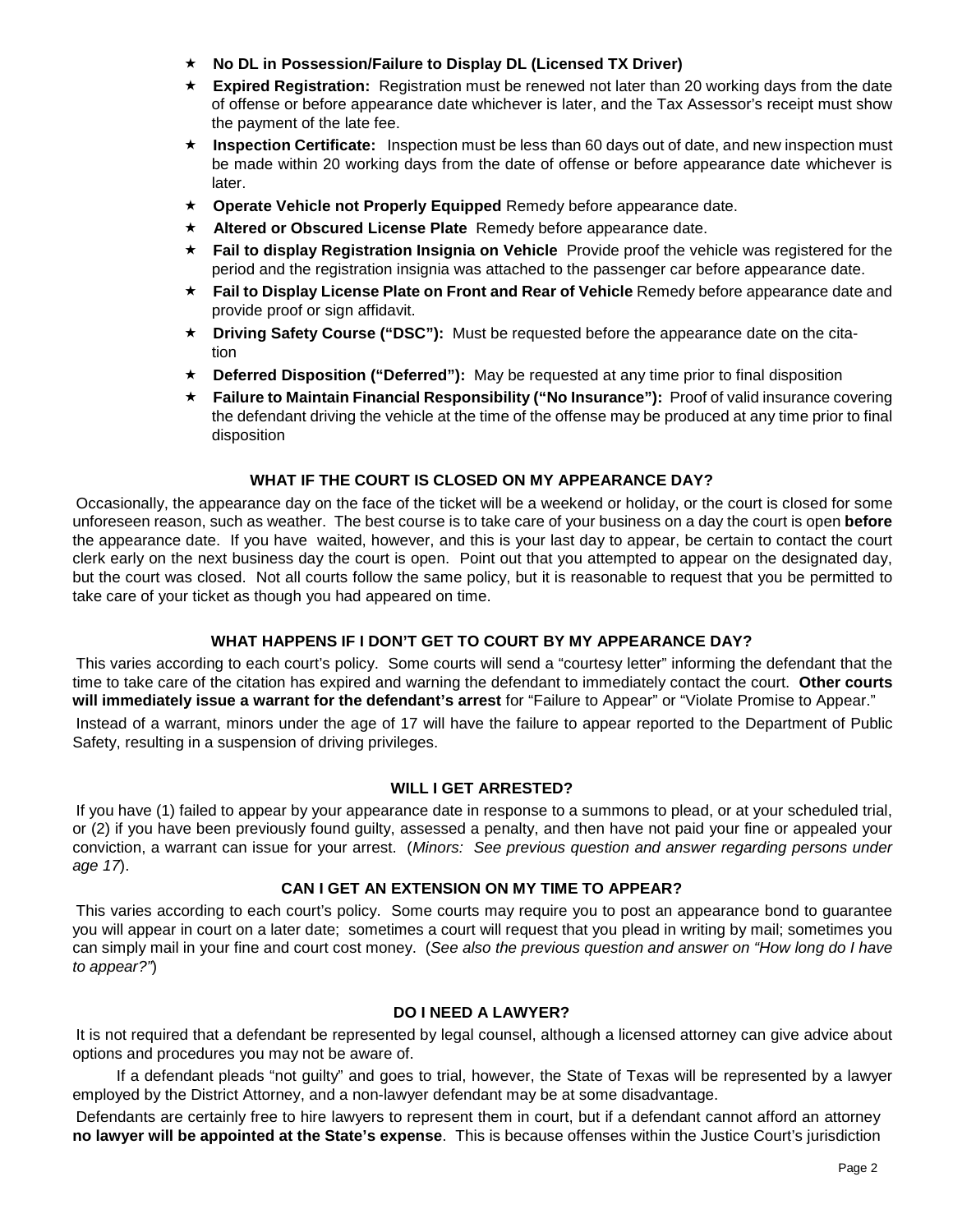are punishable by fine only, and not by imprisonment. Attorneys are only appointed at the State's expense when a defendant's liberty is at risk.

#### **WHAT DOES A "PLEA" MEAN?**

The Constitution requires that the accused be give notice of the charges filed, and given an opportunity appear and be tried. This is known as "due process".

Once the defendant is notified of the charges filed, the defendant enters a plea of "guilty" (admitting to the offense), "nolo contendere" (not admitting guilt, but not contesting the charges filed), or "not guilty" (requiring a trial by judge or iury).

A plea of "guilty" or "nolo contendere" will result in a finding of guilt by the court, along with a penalty. A plea of "not guilty" will result in a trial by judge or jury.

NOTE: A plea of "guilty" may be used against a defendant for other purposes, such as to prove civil liability in a civil suit for property damage arising from the same incident. A plea of "nolo contendere" cannot be used for that purpose.

Further, if a defendant refuses to plead, the court is required to enter a plea of 'not guilty" on the defendant's behalf.

Finally, a minor under age 17 must appear before the court in person with a parent or guardian to enter a plea—it cannot be done by mail, and fines cannot simply be paid to the court clerk without seeing the judge.

#### **HOW ARE FINES SET?**

Fines are set by the court. The published fine, (sometimes called the "window fine"), is the fine a court sets for the convenience of the public, to allow fines to be conveniently paid without going before the judge.

The court sets these fines within a range set by the state legislature for each offense. Most moving violations without a specific fine set by the legislation have a range of \$1-\$200.

Fines for speeding offenses are calculated according to the number of miles per hour over the speed limit.

Class C misdemeanor penalties, without a specific fine, range from \$1-\$500.

Examples of offenses having specific fines set by the legislature include:

- $\star$  Seatbelt violation fines range from \$50-\$200
- Failure to Maintain Financial Responsibility ("No Insurance") fines range from \$175-\$350 for the first offense, and \$350-\$1,000 for subsequent offenses
- Fines in construction or maintenance work zones (while workers are present) are required to be *doubled.*

*In addition to the fine set by the court, court costs are set by the legislature which vary according to the offense.* For example, an offense having a \$100 fine, may have court costs of \$101.00, resulting in a total penalty to the defendant of \$201.00.

#### **WHAT IF I JUST PAY THE FINE?**

If a defendant pays the fine without explanation, the Court is authorized to accept the fine and enter a conviction as through the defendant had appeared in person and entered a plea of "nolo contendere" ("no contest").

A minor under age 17 cannot pay the fine without appearing in court with a parent or guardian.

#### **WILL A CONVICTION SHOW ON MY DRIVING RECORD?**

Convictions for certain offenses are reported to the Department of Public Safety in Austin and remain on your driving record for a period of time, including:

- $\star$  All moving violations
- $\star$  Driver's license violations
- $\star$  Insurance violations
- $\star$  Some seatbelt violations

Examples of convictions not reported include: Vehicle inspection violations, vehicle registration violations and most equipment violations.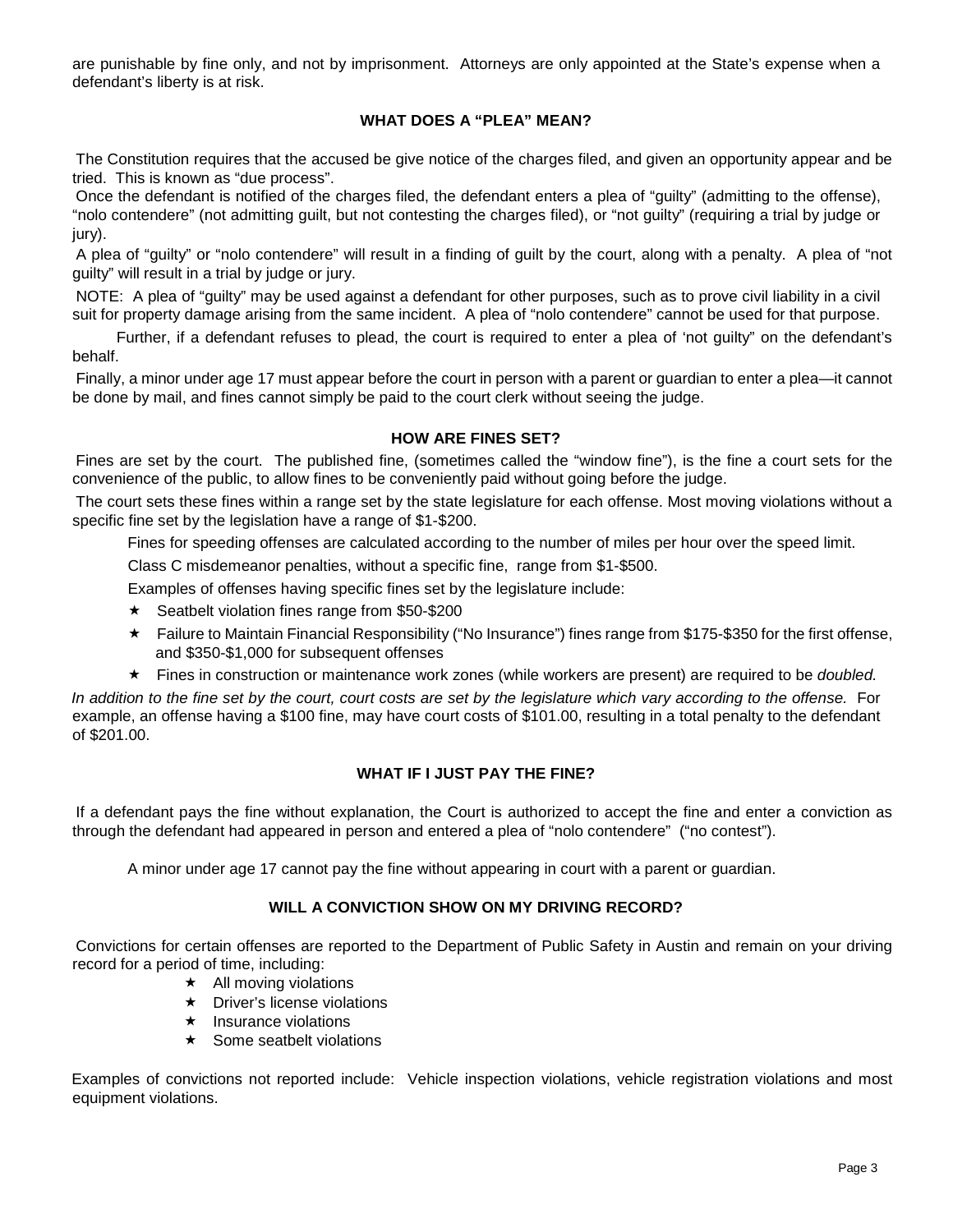#### **CAN I TAKE A DRIVING SAFETY COURSE ("DSC") TO HAVE THE TICKET DISMISSED?**

Both the driver and the offense must qualify for a driving safety course and certain requirements must be met:, according to the Code of Criminal Procedure, Sec. 45.0511:

- \* The offense must be an offense committed while operating a motor vehicle (usually a "moving violation, such as speeding less than 25 miles per hour over the posted speed limit)
- $\star$  The driver must hold a valid Class C non-commercial Texas driver's license
- $\star$  The driver must have valid auto liability insurance
- The driver must not have taken a driving safety course to dispose of a traffic offense within the previous 12 months
- The driver must not be currently taking a driving safety course to dispose of another offense
- $\star$  The request for DSC must be made before the appearance date on the ticket
- \* The driver must plead "guilty" or "nolo contendere"
- $\star$  The driver must pay the court costs (currently \$101.00), plus a \$10 administrative fee at the beginning of the 90-day period of deferment
- $\star$  The driver must provide satisfactory proof of completion of a certified driving safety course and a copy of the defendant's driving record obtained from the Department of Public Safety.

Failure to pay fees, take the course or provide proof of completion in a timely manner will result in a conviction and payment of a fine.

Offenses NOT eligible for discharge through a driving safety course include:

- $\star$  Speeding 25+ miles per hour over the posted speed limit
- $\star$  Construction or maintenance work zone violations (when workers are present)
- $\star$  Failure to stop at the scene of an accident involving damage to a vehicle
- $\star$  Failure to give information or render aid
- $\star$  Reckless driving
- $\star$  Overtaking a school bus
- $\star$  Fleeing police
- $\star$  Offenses committed by a driver holding a CDL

#### **WHAT IS "DEFERRED DISPOSITION"?**

Deferred disposition under Code of Criminal Procedure 45.051 is available for any misdemeanor case punishable by fine only, at any time prior to final disposition of the case. To qualify, the defendant must:

- $\star$  Plead guilty or "nolo contendere" in person (at a scheduled plea hearing) or be found guilty by the court
- $\star$  Agree to the terms and conditions set by the court or offered by the District Attorney's office
- $\star$  Pay court costs, plus a "special expense" (that does not exceed the amount of the fine), to be posted as a bond at the beginning of the term of deferment
- $\star$  Comply with the court's requirements (if any), which may include a driving safety course or any "reasonable" condition"
- Comply with the court's conditions and commit no moving violations for a period between 30 and 180 days (as set by the court)
- $\star$  Provide the court with satisfactory proof of completion of the court's requirements.

#### **Failure to pay fees and costs or to comply with the court's conditions will result in a conviction and payment of a fine.**

#### **APPROVAL FOR DEFERRED DISPOSTION IS AT THE DESCRETION OF THE JUGE.**

#### **I HAVE A COMMERCIAL DRIVER'S LICENSE (CDL) - CAN I STILL TAKE DSC OR DEFERRED?**

**Persons holding a Class A, B or C Commercial Driver's License (CDL) are ineligible to discharge a moving violation through a defensive driving course or deferred disposition, even if the offense occurred while operating a non-commercial vehicle, such as a personal automobile.**